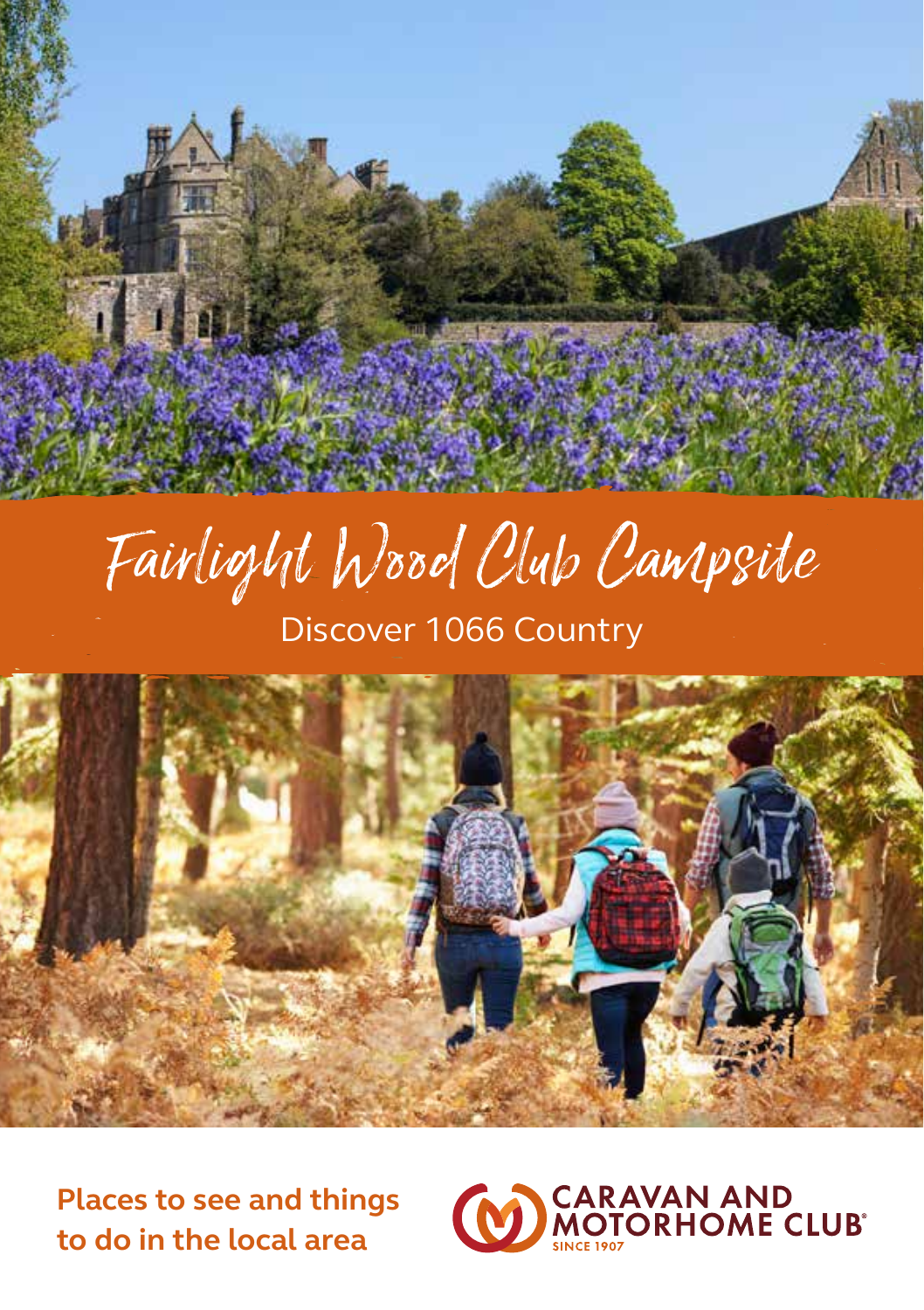

## Make the most of your time

## **Visit**

**1**

#### **St Clements Caves**

Exhibition of 18th century smuggling, housed in caves.

#### **Hastings Castle 2**

Remains of the castle built after William the Conqueror's victory at the Battle of Hastings. Seasonal opening times apply.

#### **Rye Harbour Nature 3 Reserve**

A large coastal nature reserve with beaches, grassland, marshes, pools and lakes.

**Battle Abbey 4**

An abbey founded by William the Conqueror on the site of the Battle of Hastings.



Don't forget to check your Great Saving Guide for all the latest offers on attractions throughout the UK.



**camc.com/greatsavingsguide**

#### **Wine tasting 5**

Carr Taylor vineyards are award winning producers of English sparkling and still wines.

#### **Watersports 6**

The beaches at Bexhill, Camber and Pevensey are great for sailing, rowing and windsurfing.

#### **Fishing 7**

Fish for trout at Brick Farm Lakes or for mackerel and bass from the harbour arm at Hastings.

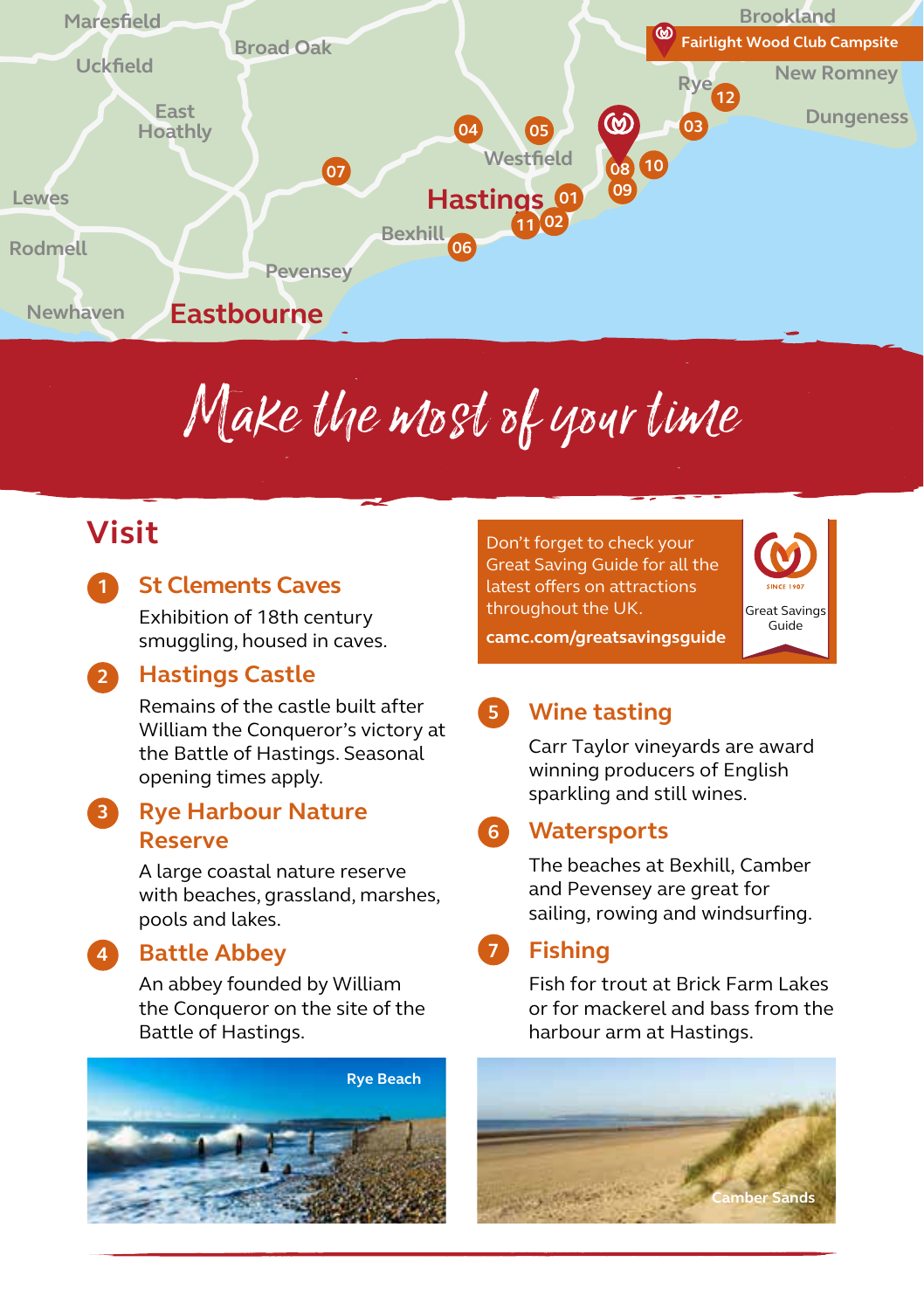

## **Walk**

#### **Local routes 8**

It is a short 10 minute walk through the woods to the local pub, the Two Sawyers.

#### **Hastings Country Park 9**

About 3 miles form the site, the country park has 660 acres of woodland and 5 kms of dramatic cliffs, coastline and secluded bays to discover.

## **Cycle**

#### **National Cycle Network 10**

The nearest route to this site is 2, which runs along the whole of the South Coast from Dover to St Austell. The route is a mixture of on and off road routes, but there are traffic free sections between Hastings and Bexhill and from Winchelsea Beach to Rye Harbour.



### **Explore**



#### **Hastings 11**

Steeped in a fascinating history, explore the pretty old town, modern shopping centre and trendy antique shops.



This enchanting town almost feels as if it's suspended in time, with cobblestone streets and quirky independent shops.